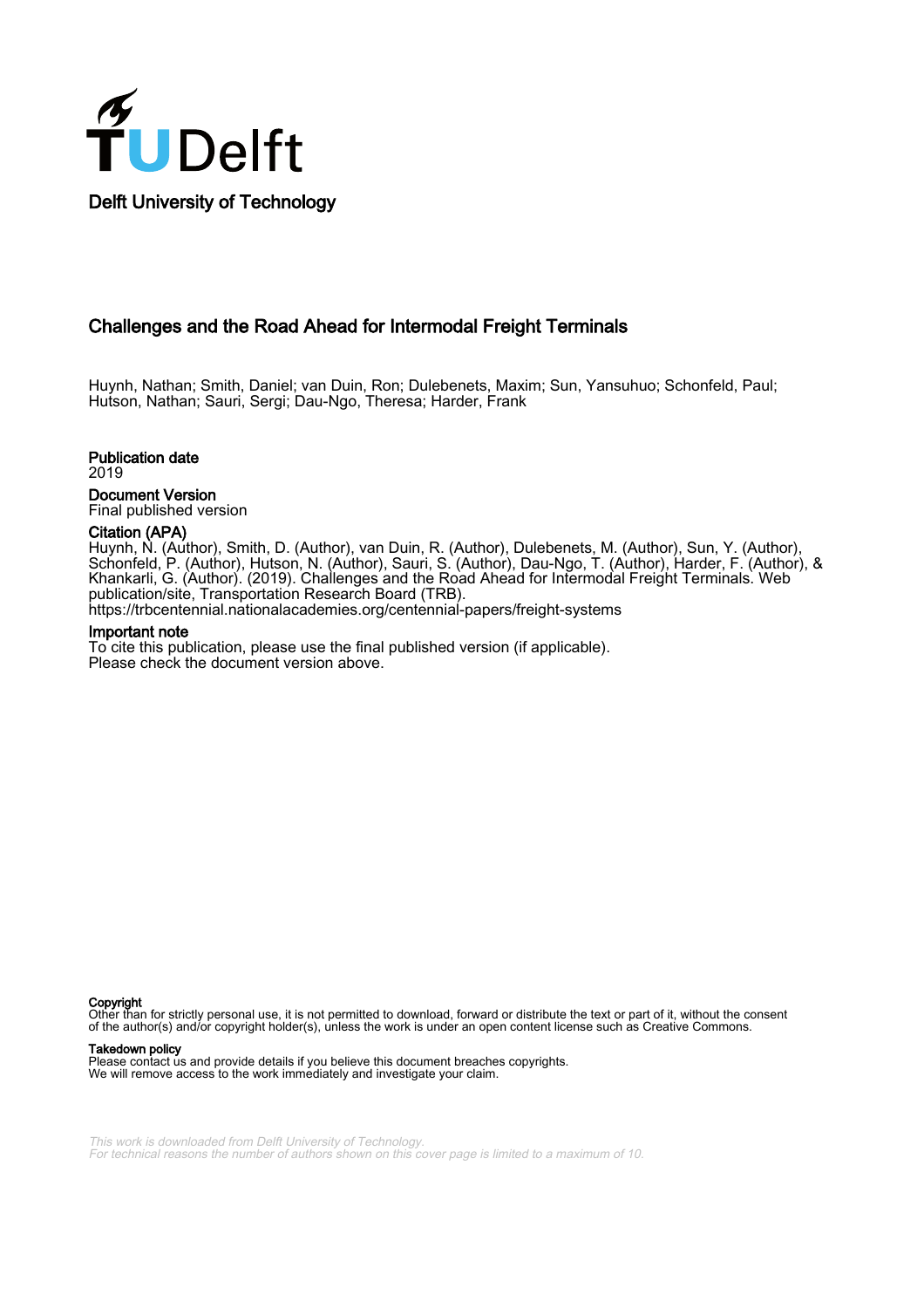



*Standing Committee on Intermodal Freight Terminal Design and Operations Committee (AT050) Nathan Huynh, Chair*

# **Challenges and the Road Ahead for Intermodal Freight Terminals**

**NATHAN HUYNH,** *University of South Carolina* **DANIEL SMITH,** *Tioga Group Inc.* **MAXIM DULEBENETS,** *Florida A&M University-Florida State University* **YANSHUO SUN,** *Florida A&M University-Florida State University* **PAUL SCHONFELD**, *University of Maryland* **RON VAN DUIN,** *Delft University of Technology, Rotterdam University of Applied Sciences* **NATHAN HUTSON,** *University of Southern California* **SERGI SAURI,** *CENIT-Polytechnic University of Catalonia* **THERESA DAU-NGO,** *Port of Long Beach* **FRANK HARDER,** *Tioga Group Inc.* **GHASSAN KHANKARLI,** *City of Dallas*

## **INTRODUCTION**

In the early days of the intermodal era, terminal design and operating practices were relatively simple but were constantly evolving to improve efficiency and competitiveness. The TRB Intermodal Freight Terminal Design and Operations Committee (AT050) was formed to advance the state of the art and disseminate the state of the practice by sharing knowledge about rail intermodal terminal design. At the time (early 1980s), rail intermodal terminals were trailer dominated and the industry was in its infancy. There was a need to exchange physical design practices and philosophies between rail carriers, and between marine and rail intermodal terminals. This knowledge exchange became vital as double stack trains came into widespread use in the mid/late 1980s, and containers began to displace trailers in the rail industry. Intermodal terminal design and operations are now facing a different kind of challenge, with escalating volumes, rising customer expectations, and increased community concerns over emissions and traffic congestion. In turn, the AT050 Committee has evolved by both broadening the scope of intermodal terminal issues it addresses and fostering deeper understanding of the processes and technologies critical for the industry's future.

Continuing population growth and growing freight demand have led to a steep increase in freight movement worldwide since the 1970s. Businesses are forced to improve their supply chains to compete in the global market, and to meet customer demands for faster deliveries. As a result, businesses rely on the freight transportation system to provide faster, cheaper and more ecofriendly alternatives. As shown in Figure 1, the conventional method of moving freight utilizes a point-to-point single-mode (e.g., highway) network where origins A, B and C are independently linked to their destinations, D, E and F. The alternative is a hub-and-spoke intermodal network, where origins A, B, and C are linked to destinations D, E, and F via intermodal freight terminals where freight in containers or trailers is transferred between modes (e.g., truck to rail or viceversa). The freight intermodal network is comprised of highways, railroads, and navigable waterways that link these intermodal terminals together and to local production and distribution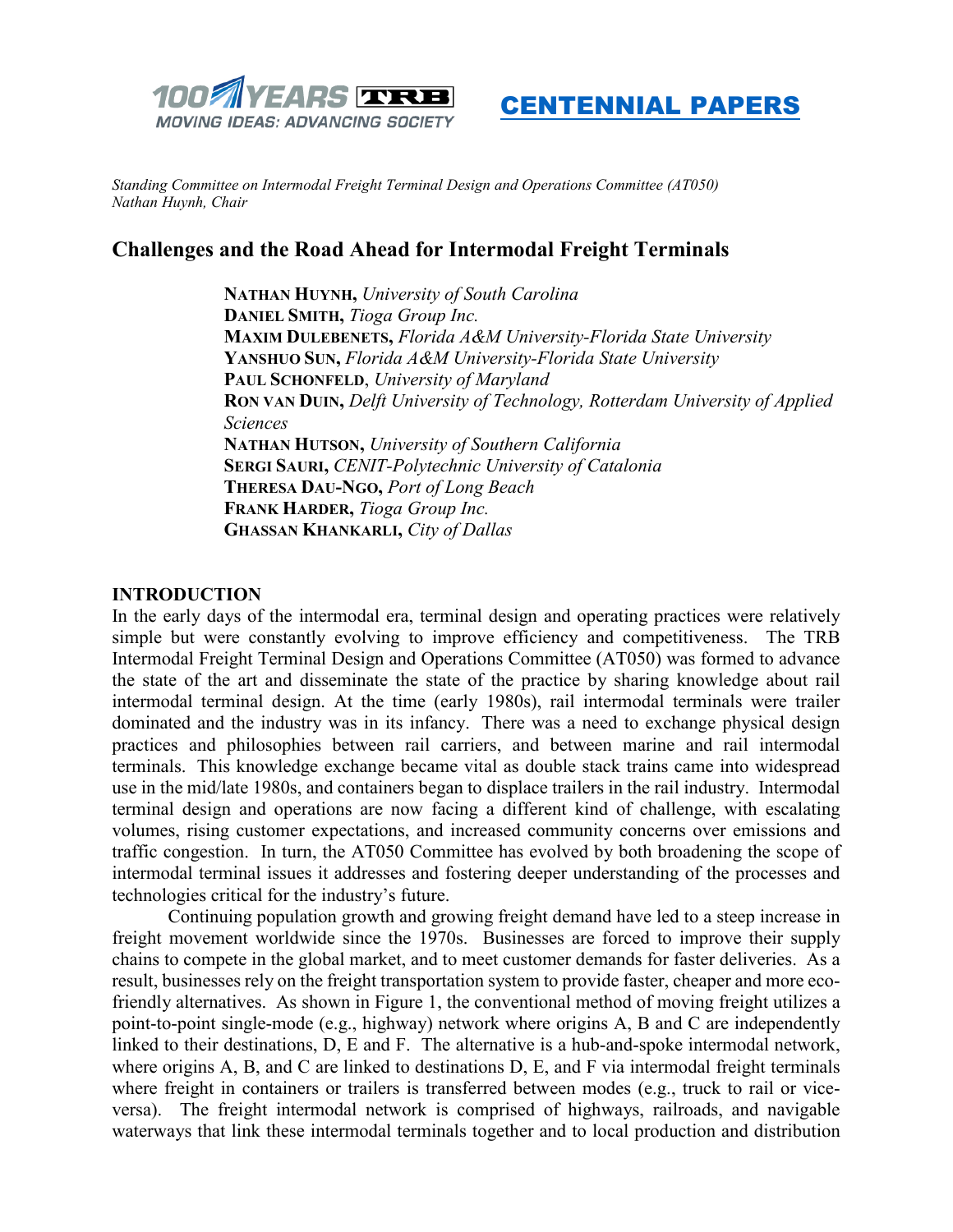facilities. The use of multiple transportation modes increases efficiency by taking advantage of each mode's strengths. Intermodal transportation is usually more cost effective for freight transported over 500 miles, and has a smaller carbon footprint than long-haul trucking. Intermodal freight volume has grown significantly in recent years due to these advantages.



**(a) unimodal point-to-point network, (b) intermodal hub-and-spoke network.**

According to the United States Department of Transportation's (USDOT) Bureau of Transportation Statistics' (BTS) Freight Facts & Figures 2017, the U.S. freight transportation system moved a total of 18 billion tons of freight valued at \$19 billion in 2015. These figures are forecasted to increase to a total of 25 billion tons valued at \$37 billion by 2045, an increase in tonnage and value of 41% and 93%, respectively. Truck/rail intermodal movements account for about 7.5% of freight tonnage (BTS 2017). The intermodal share is expected to rise to 11.7% by 2045, emphasizing the need to understand intermodal transportation and maximize the capacity and performance of intermodal terminals. The Moving Ahead for Progress in the 21st Century Act (MAP-21) and the Fixing America's Surface Transportation (FAST) Act both noted that freight transportation should promote economic vitality and competitiveness.

Increased freight demand in urban areas has increased pressure on the freight transportation system with direct and indirect consequences of congestion, such as increased emissions, increased number and severity of vehicle accidents, and higher transportation cost. These impacts are exacerbated where a cluster of cities form an integrated region with population of 10 million or greater, commonly referred to as "megaregions" (Harrison et al., 2012). Megaregions present an added challenge to the intermodal freight network because their vehicle-miles traveled has been increasing faster than their surface transportation capacity. International trade in manufactured goods has grown over 100-fold in the last 50 years. Port authorities and private terminal operators have not been able to increase airport, seaport, and inland intermodal facility capacity as needed due to geographic barriers, urban land use developments, and environmental regulations. Consequently, some intermodal terminals have become bottlenecks in the supply chain. Intermodal terminals also face a number of other challenges, including: 1) megaships, 2) changing business practices; and 3) regulation. The environmental and public health impacts of intermodal terminals are growing concerns.

The need for intermodal freight terminals to increase efficiency, reduce environmental impact, and improve supply chain performance will remain relevant for the foreseeable future. Emerging challenges for inland and marine intermodal terminals include increasing container vessel sizes, higher environmental standards, and evolving business practices such as chassis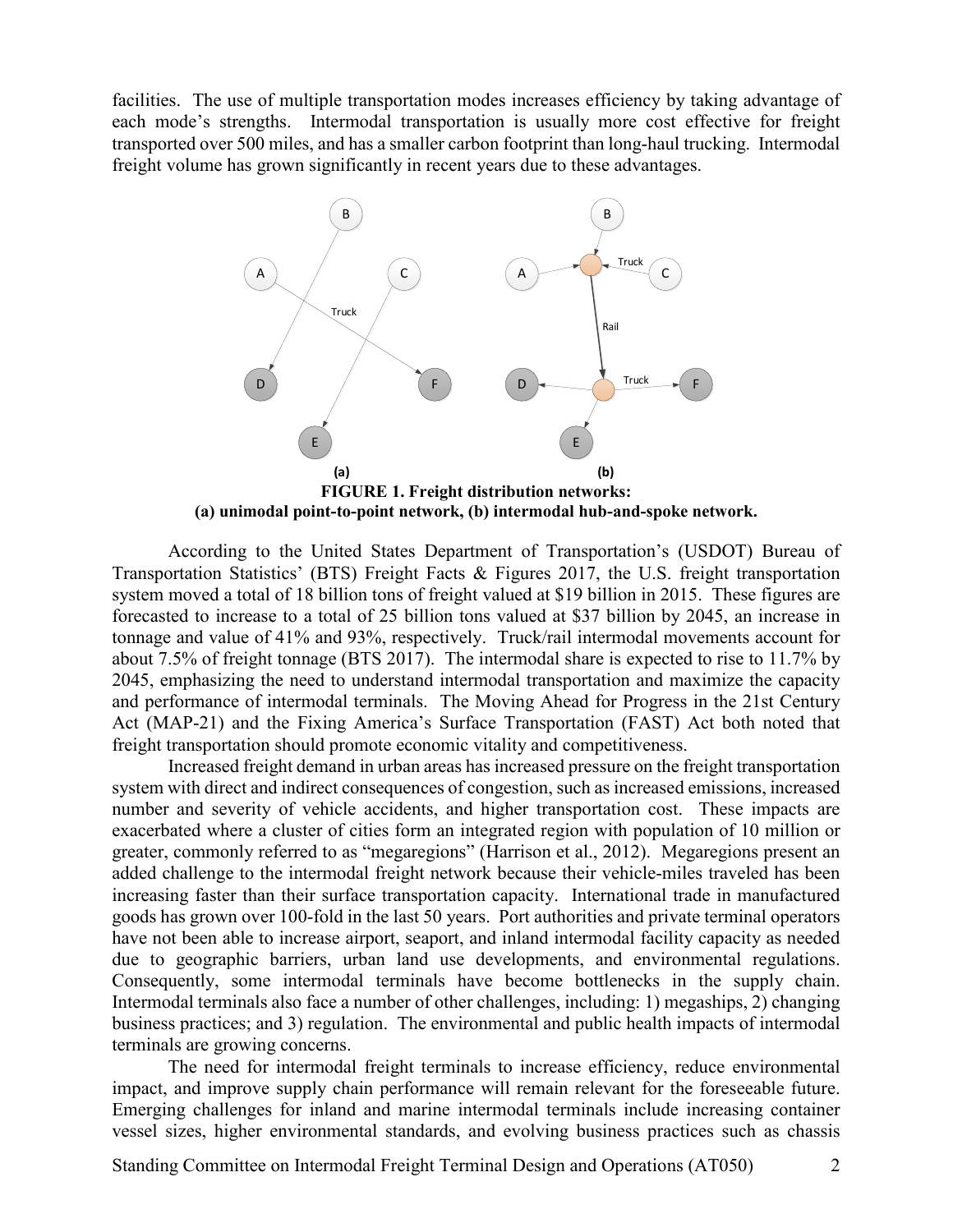ownership and carrier alliances. To overcome these challenges, it is expected that terminals will leverage advances in terminal automation and big data analytics, implement innovative strategies to increase throughput, and adopt port community systems. The following sections discuss how these factors will improve terminal design and operation.

# **CURRENT INTERMODAL TERMINAL CHALLENGES**

# **Megaships**

The size of container vessels can greatly affect the design and operating characteristics of marine intermodal terminals; transportation system efficiency, productivity and service quality; and overall unit costs. For many years after the introduction of ships designed to transport stacked, standard-sized containers, vessel sizes stayed within the limits imposed by the original Panama Canal locks. The maximum-sized "Panamax" ships were approximately 950 feet long and 106 feet wide (beam), with a 39.5 feet draft. Within those dimensions container ship capacities could eventually reach approximately 5,000 twenty-foot container equivalents (i.e., 5,000 TEU). As world trade increased and especially as more manufactured goods were shipped over long distances from East Asia to North America and Europe, it became clear that ships exceeding Panamax dimensions would be more economical on such routes. Since the 1980s successive generations of ships have had greater dimensions and container carrying capacities. These include "Post-Panamax" ships carrying up to about 9,000 TEU; "NeoPanamax" ships carrying up to about 13,000 TEU; and the most recent "Megaships" carrying up to 22,000 TEUs. It should be noted that the term "megaships" tends to refer to the largest recent ships, and thus has an evolving meaning.

Containership size is based on tradeoffs among many factors:

- 1. Scale economies The costs of ship construction, fuel, and especially crews increase much less proportionately with ship size, favoring the use of larger ships.
- 2. Handling capabilities and turnaround times in ports The time needed to load and unload ships tends to increase with the number of containers handled at each call, even when additional resources, such as more quay cranes, are used for larger ships. Vessel productivity decreases with greater turnaround time in ports.
- 3. Waterway dimensions Ship dimensions may be constrained by channels, rivers, canals, locks, and even sea depths. The largest megaships, which are about 193 feet wide, cannot fit through the new Panama Canal locks (1400 feet long, 180 feet wide, 60 feet deep), although they can still use the recently expanded Suez Canal.
- 4. Berth and crane dimensions Berth lengths and quay crane height and outreach at most terminals are insufficient for megaships. Large investments are needed to remedy those limitations but may be unjustifiable at many ports. The channel and berth depth needed to accommodate megaships has increased more slowly than other dimensions. Since container strength standards limit the number of containers that can be stacked above deck, "air draft" has also increased less than other dimensions.
- 5. Sea route length Ships serving shorter sea routes spend more of their time in port. Thus, smaller ships with shorter dwell times in ports can achieve higher utilization rates.
- 6. Demand characteristics Larger ships need higher demand densities, other things being equal. In recent years, demand densities have increased due to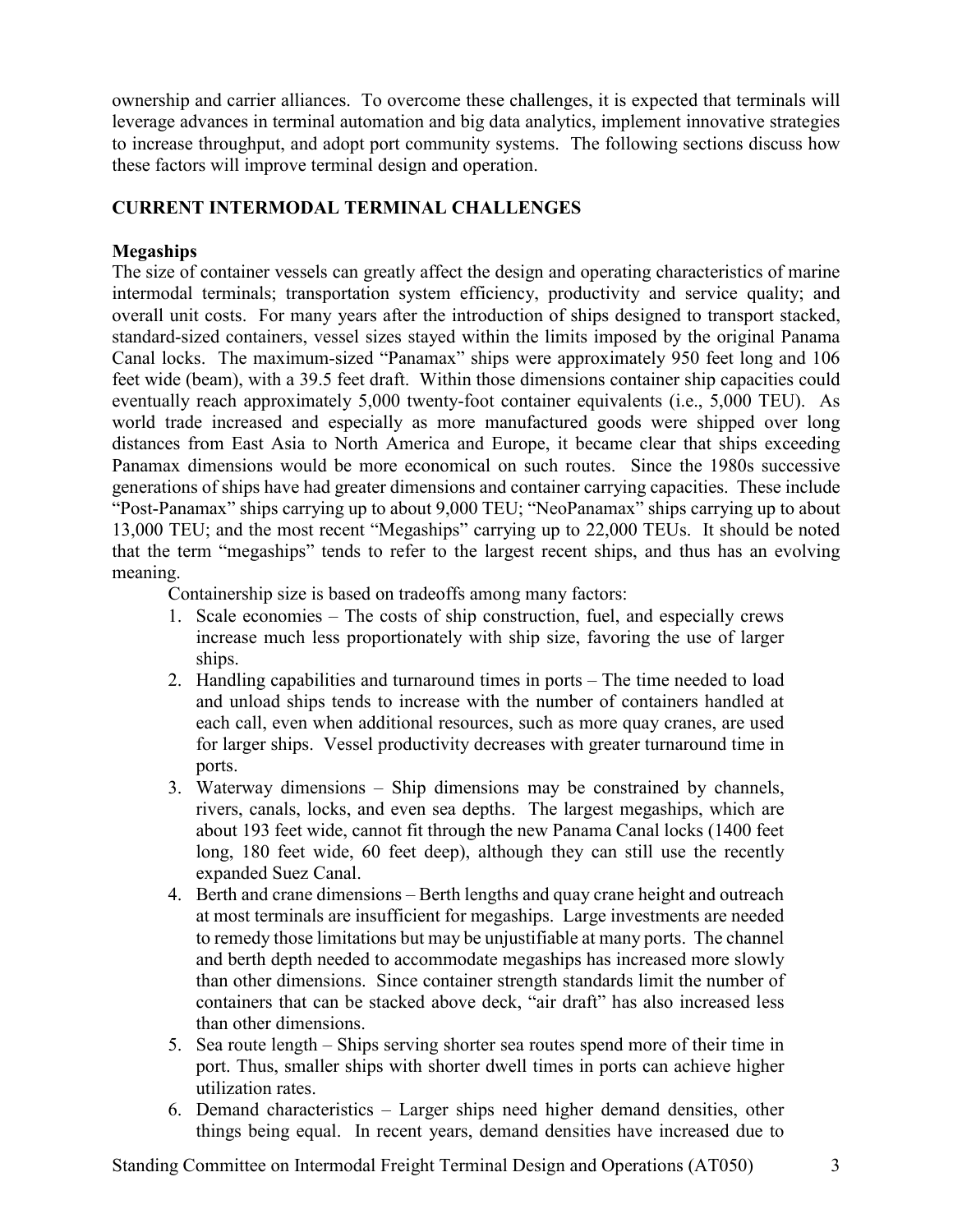mergers and alliances among ship operators as well as due to general growth in world trade. The reduced costs of shipping due to larger ships have themselves stimulated trade.

7. Service quality – For given demand levels, service frequency decreases as ship size increases, thus reducing service quality (i.e., longer export dwell time). This effect may be slightly countered by the reduced sensitivity of larger ships to difficult weather conditions and high sea states, which improves their service reliability.

Some of the problems marine intermodal terminals face due to increased ship size include:

- 1. Determining the "design vessel" to be served Container terminals must determine the largest ships they plan to accommodate at various planning stages. Political factors and port competition can affect what would ordinarily be a cost-benefit investment decision in terminal design.
- 2. Berth design and terminal design Larger ships require longer berths adjoining deeper water, and larger quay cranes with sufficient height and reach. Foundations must also be stronger to support larger quay cranes.
- 3. Container handling and storage capacity Additional storage capacity is needed to handle the larger container volumes carried by larger ships. Terminal operators prefer safer and less-costly horizontal expansion where possible, but vertical expansion becomes necessary where terminal footprints are fixed. The capacity and speed of container handling equipment must increase to serve the expanded terminal. Terminal automation is a potential solution.
- 4. Controlling ship dwell times With current technology and procedures, larger ships with larger container loads require more time for loading and unloading. Quay cranes cannot work too close together, limiting the number of cranes that can work simultaneously. A megaship may have 2.33 times as many containers per bay as a Panamax ship. In discharging and loading a megaship' containers, cranes move containers farther vertically and horizontally. There is thus a need for improvements in crane design, berth design, or procedures to speed up container vessel handling. For example, designers have considered berths that serve ships from both sides, and some quay cranes can now handle multiple containers simultaneously.
- 5. Surface transportation capacity Increased container traffic and greater volume peaking requires additional port highway and rail capacity.
- 6. Terminal utilization Larger vessel and container call volumes create cargo surges that require greater capacity requirements and but reduce overall container yard utilization.

# **Evolving Business Practices**

Intermodal transportation and terminal business practices are evolving to meet the challenges described above, and to keep pace with evolving customer supply chain practices. Where once terminals operated independently and relied on motor carriers to reconcile mismatched practices and schedules, the industry is now taking steps toward becoming an integrated system.

Chassis supply remains a sore point as the U.S. industry shifts to a mix of motor carrierowned and pooled chassis; it is one area in which efficient business practices have not yet emerged. Supply of over-the-road chassis for international container movements by truck has become an issue since 2010, when ocean carriers began withdrawing from the chassis business. A variety of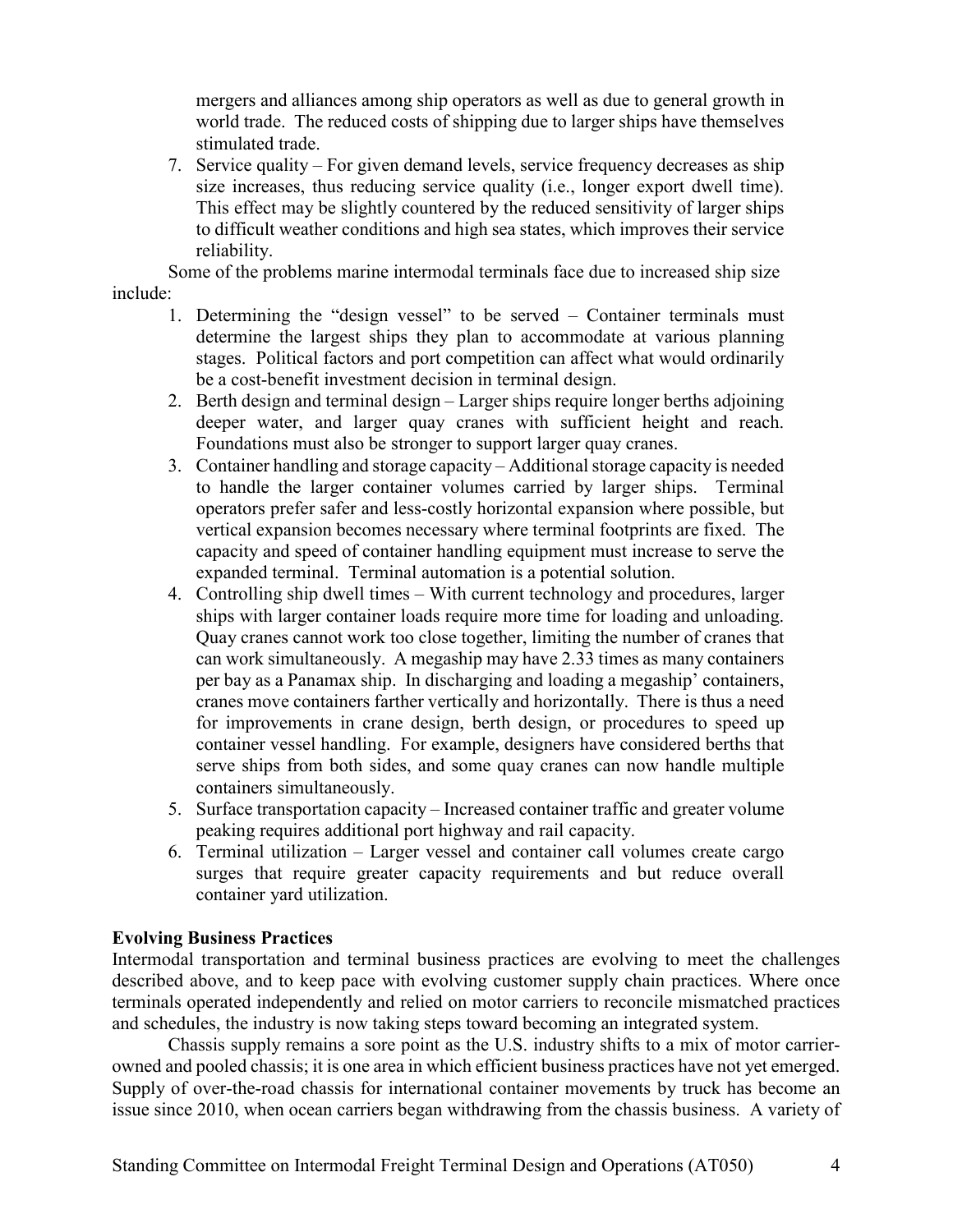chassis pools have emerged to fill the gap, but legacy links to some ocean carriers and other institutional barriers have hindered efficiency and interchangeability.

Ocean carriers have been consolidating into a small number of alliances that share vessel space and schedules. While enabling better utilization of new, larger vessels, these alliances have also led to inefficiency in chassis supply and empty container management, and the terminals cargo surges discussed above. In the long term, terminal design and business practices will have to adapt to alliance operations.

## **Regulation**

The growing impact of ports and intermodal terminals on society has led to increased government regulation at the federal, state and local levels. These regulations are intended to reduce environmental externalities, improve safety and security, and bolster efficiency.

#### *Environmental Regulations*

Most ports and intermodal terminals are located in large urban areas where emissions noise, and safety affect more people per square mile. A number of new regulations are designed to reduce the emissions and carbon footprint of port drayage trucks. Historically, truck fleets serving ports were composed of retired over-the-road trucks near the end of their service life. This practice was rational from an operational cost perspective, given that drayage trucks usually cover short distances and need not be as reliable or efficient long-haul fleets. However, the environmental externalities associated with older drayage trucks are challenging this model. At ports such as Los Angeles, Long Beach, and Oakland, older drayage trucks that tend to pollute more have been banned. Several other ports (e.g., Ports of Tacoma, Seattle, Vancouver, B.C., Houston, Charleston) have used grant incentives to encourage truck owners to scrap and replace older, more polluting trucks with cleaner alternatives.

Noise is another type of environmental externality imposed by freight intermodal terminals on surrounding communities. As more terminals and distribution centers shift to 24-hour operations, noise impacts have increased and disproportionately affect low-income communities. Improved local land use and zoning policies are increasingly being introduced to prevent incompatible land use surrounding intermodal terminals.

## *Safety and Security Regulations*

Safety is a priority for the intermodal industry, and recent regulations have addressed emerging safety issues. The safe condition or "roadability" of container chassis and the safety of rail workers in multi-track facilities have been addressed by legislation and regulation. The mandated use of electronic logging devices for truck drivers, which began in 2018, has far-reaching effects in the intermodal field. There will be a continuing need to address personal safety as terminals grow, their pace quickens, and the industry learns how to blend automated and human operations.

Intermodal terminals are international trade hubs, and the need for security regulations has emerged in recent years. After the 9/11 tragedy, the Transportation Workers Identity Credential (TWIC) program was launched to provide biometric certification of workers and visitors at ports and terminals. All import containers are scanned via radiation portal monitors to detect dangerous, illicit cargo. Congress also passed the SAFE Port Act of 2006 calling for all U.S. bound cargo containers to be scanned via nonintrusive imaging and radiation detection equipment at foreign ports by 2012. The implementation of this mandate has been delayed.

# **INTERMODAL TERMINAL DRIVERS OF CHANGE**

## **Terminal Automation**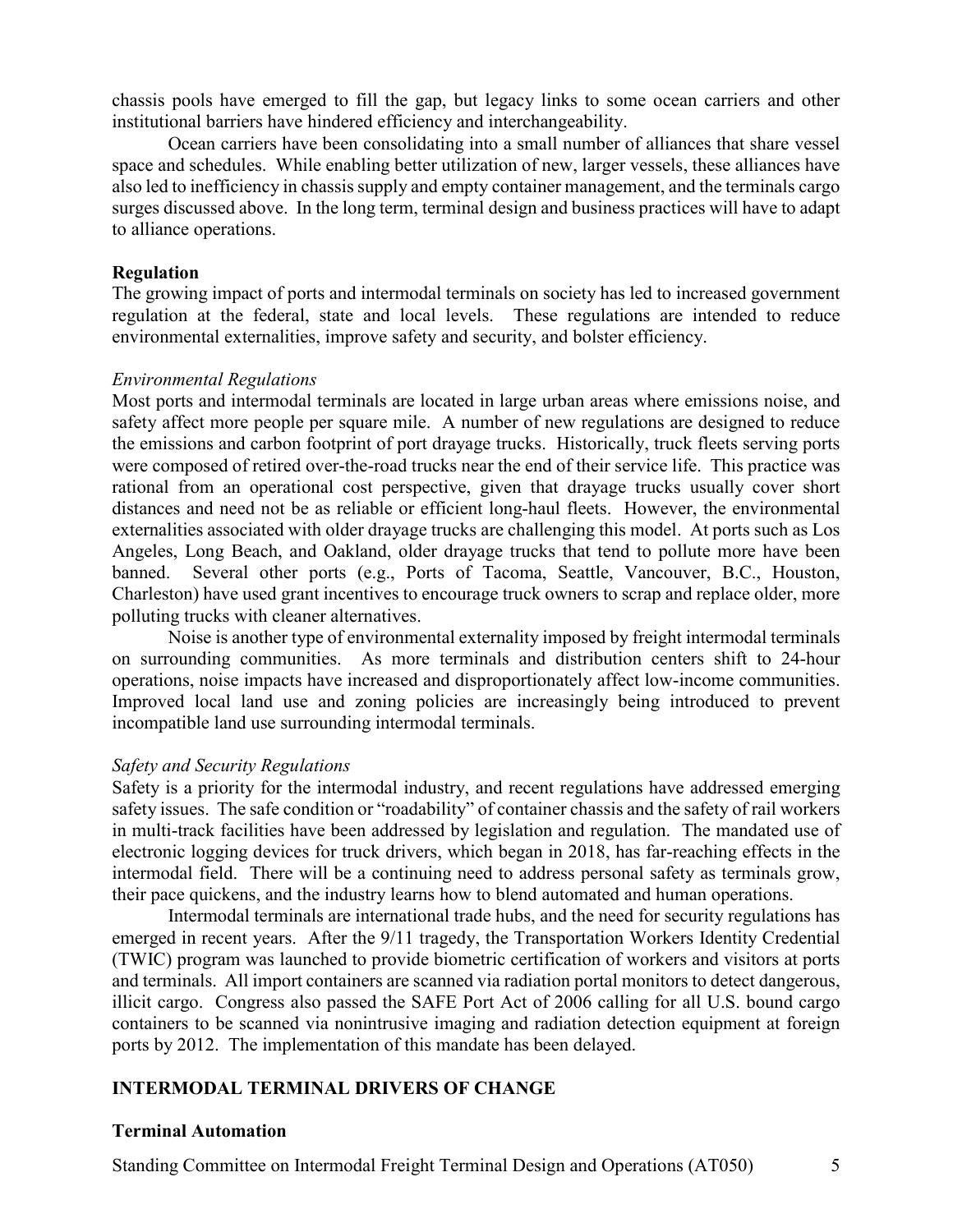Marine and rail intermodal terminals are increasingly turning to automation and digitalization to cope with the challenges they face. Terminal automation is one response to increased vessel size and call volumes, the rising cost of labor, and the intense competition between ports to become the fastest, cheapest, safest, and most reliable. Before terminal automation can be implemented, a digital process map may be designed and tested in a simulated environment (Koegl, 2017). Terminal designers have a choice of automation types and strategies: process automation, incorporation of autonomous vehicles and robotics, and/or implementation of "Internet of Things" to make equipment smarter. One prominent automated marine terminal is the APM terminal in Rotterdam, which has been operating since 2015. It has an annual throughout capacity of 2.7 million TEU, and is equipped with Super Post Panamax cranes, 54 automatic stacking cranes, and 62 automated guided vehicles (AGVs).

In an automated terminal, the quay cranes can be managed by controllers in a nearby office via "joysticks." Containers are transferred from the vessel to an AGV. An unmanned Automated Rail Mounted Gantry (ARMG) crane then takes over the container from the AGV and moves it to the location specified by the terminal operating system. A second ARMG may simultaneously work in the same stacking lane on the landside to deliver containers to waiting drayage trucks. With such a design and process, stacking and delivery become continuous processes in which neither the AGVs on the seaside nor the trucks on the land side need to wait (see Figure 2).



**FIGURE 2. Illustration of automated container terminal operations.**

Future intermodal terminals may take advantage of autonomous systems for handling interterminal and intra-terminal container transport. Such an autonomous system might greatly facilitate empty container repositioning, especially when combined with collaboration and vehicle sharing among competing terminals or a system to coordinate terminal and carrier empty container demand and supply. Future port and terminal designs may include dedicated infrastructure between the container terminals, called "container exchange route", for container transfer via automated AGVs (SAE level 5).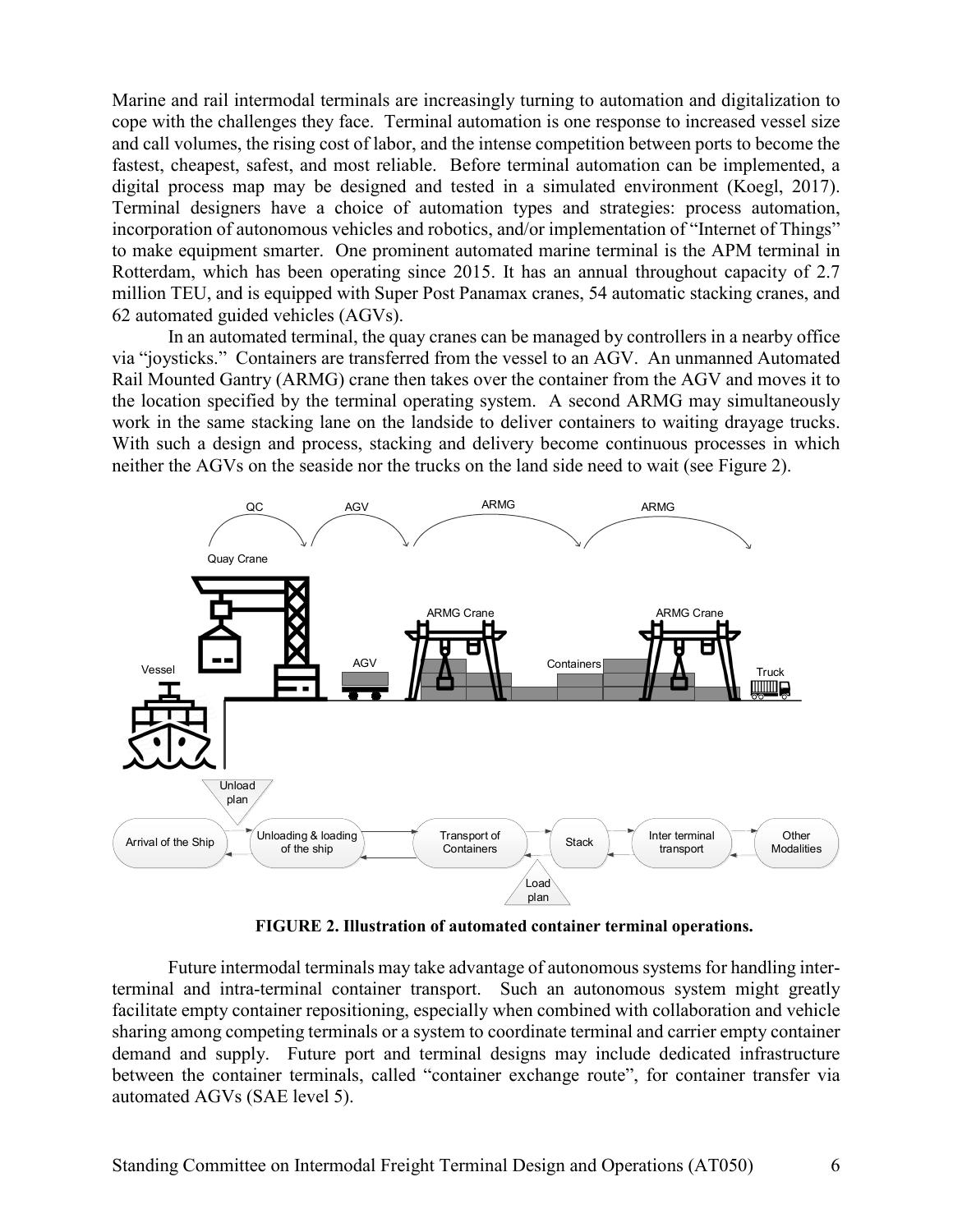#### **Connected and Autonomous Vehicles**

Connected and autonomous vehicle (CAV) technology is poised to impact trucking in significant ways. For instance, Mercedes-Benz has developed a semi-autonomous truck prototype that has operated in driverless mode at speeds of 50 miles per hour on German highways. Subsequently, other parties and companies have followed this initiative and launched other prototypes. CAV is also expected to enhance automation within intermodal terminals and between terminal facilities.

In the shipping industry, it is expected that unmanned ships will lead to significant changes. Lower emissions, lower operating costs and increased security are some of the expectations. The technologies needed to make autonomous ships already exist; however, their implementation will not be immediate. The challenge lies in finding the optimal combination of these technologies in a cost-effective manner for the marine environment (Rolls-Royce website, 2016; Levander, 2016). Some of the main initiatives that are currently leading the development of the autonomous ships are: the MUNIN project (2013-2015), the creation of the Forum for Autonomous Ships in Norway and the establishment of the autonomous ship testing area in the Trondheim Fjord in 2016, and the AAWA Initiative (2015-2017).

#### **Big Data**

Big data applications have great potential for improving the design and operations of intermodal freight terminals. Although no single unified definition exists, "big data" is largely characterized by three Vs: volume, variety, and velocity. Big data applications allow different types of data from a variety of sources, including both structured data and unstructured data (such as internet webpages, texts and videos) to be collected and analyzed together. With major breakthroughs in artificial intelligence and advanced computing, analysts in many domains are designing big data analysis techniques (1) to discover hidden patterns, correlations, and other insights from big data, and (2) to convert such insights into better decision-making. By revealing values and patterns in cargo, vehicle, and infrastructure data that are undetectable with traditional data-processing tools, big data applications can provide with both qualitative insights and quantitative support to terminal designers and operators. There is a growing need to improve big data processing and access speeds to enable more dynamic or real-time decision-making in terminal operations.

As with other industries, the intermodal freight transportation industry has begun to harness big data (e.g., smart card data, bar code data, radio-frequency identification data, satellite-based location data), to improve productivity, reduce costs, and boost operational efficiency. For example, U.S. Xpress, a major motor carrier, can monitor real-time vehicle performance, driving behavior, and environmental information with sensors installed in trucks. Simply tracking and recording such data is not sufficient to improve the company's revenue or reduce cost. With realtime information, U.S. Xpress managers could better understand how the drivers were driving and why some trucks were running empty, and make corrective decisions to optimize truck operations. The resulting annual fuel cost savings alone were estimated to be \$20 million (Techtarget.com, 2012). Another good example is the use of multiple data sources in managing connections between transportation modes. If an inbound cargo plane is expected to be delayed (according to weather data), highway vehicle and shipment data can assist managers in matching aircraft holding time with truck schedules and downstream processing to minimize delay to both vehicles and cargo. Various machine learning algorithms can be used to learn from available datasets and produce reliable predictions in a timely manner (e.g., the estimated vehicle arrival time, Wang et al., 2018). Improved prediction results could in turn help achieve more desirable decision incomes, including the reduction of overall delays and the improvement of decision robustness in uncertain environments.

Global positioning system (GPS) is another source of big data where data analytics are needed and have been widely used in recent years, including identification of bottlenecks at freight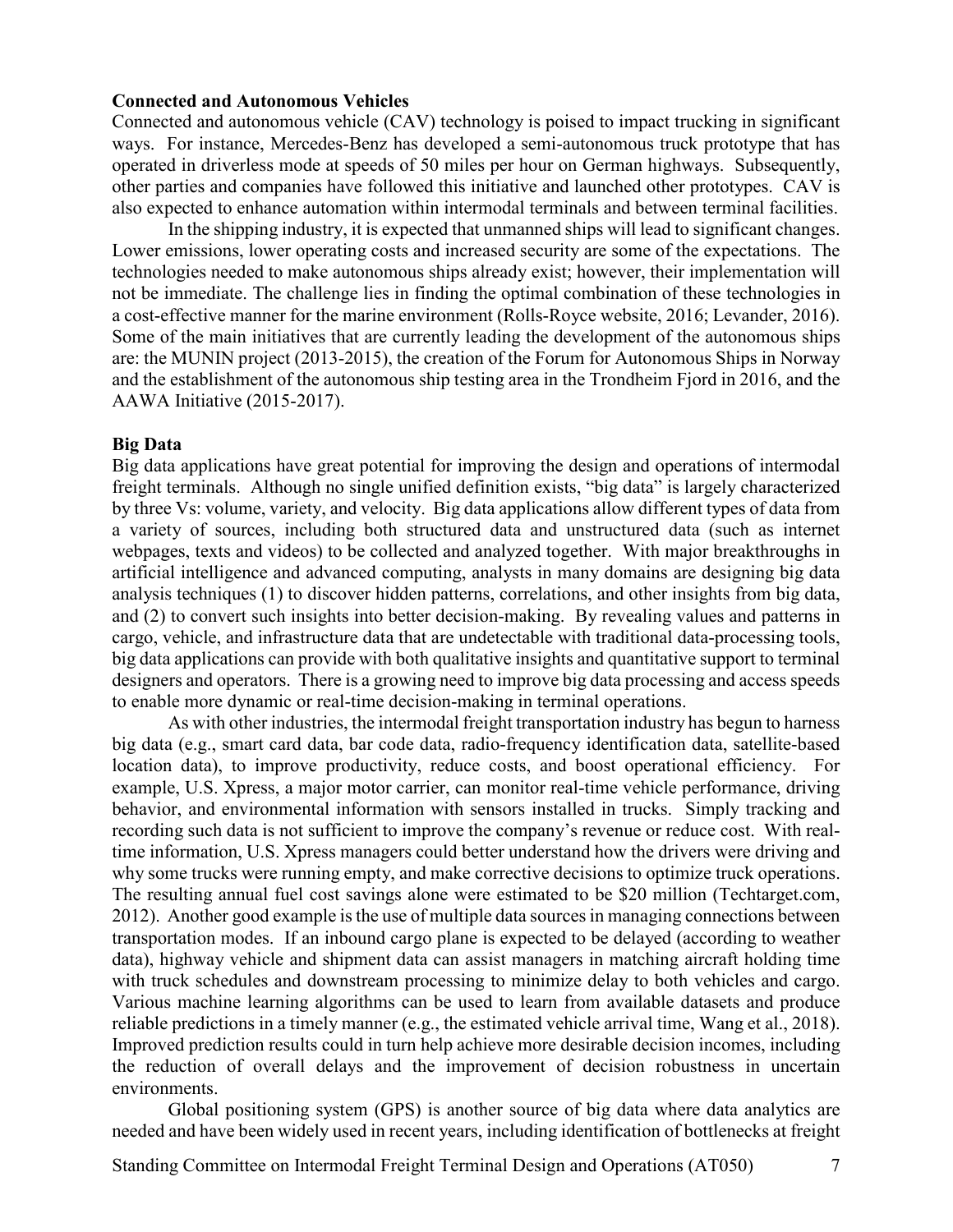facilities and estimation of different freight facility performance indicators (Flaskou et al., 2015; Dulebenets et al., 2017). Other sources of big data on freight movements among various states, counties, and metropolitan areas by modes (e.g., Freight Analysis Framework, Commodity Flow Survey, TRANSEARCH, and others) are provided at the aggregate level, while GPS data can be used to identify and analyze individual vehicle movements (Flaskou et al., 2015). The latter can assist transportation planners and relevant stakeholders with determining truck trip origins, intermediate stops (e.g., cargo pick/drop-off at intermodal terminals), duration of stops (e.g., truck turn times at intermodal terminals), and truck trip destinations.

Estimation of accurate truck turn times at freight terminals is a challenging task. With GPS data from trucks, intermodal terminal operators and motor carriers can accurately track truck time spent inside and outside terminals. The Southern California Harbor Trucking Association now publishes GPS data-based truck turn times for the terminals at the Port of Los Angeles and the Port of Long Beach on a monthly basis (BTS, 2016). GPS data collected from trucks have been also used to improve transportation and air quality planning at the Port of Houston (Farzaneh et al., 2018). In that instance data revealed that trucks generally operate at fairly low speeds with an idling time of approximately 185 minutes per vehicle. Furthermore, the trucks generally operate at temperatures below the optimal for the selective catalytic reduction functionality, which means that the  $NO<sub>x</sub>$  emissions reduction benefits might not be fully achieved.

Freight movements typically involve significant interactions between shippers, logistics companies, terminal operators, and receivers. Some studies have used GPS data from drayage trucks to develop tour-based models for freight transportation planning in the vicinity of ports and intermodal terminals. For instance, You (2012) analyzed GPS data from 545 drayage trucks serving the San Pedro Bay Ports in Southern California. A set of tour-based models were proposed in that study to capture drayage truck behavior. The proposed tour-based models, based on the GPS data, demonstrated their effectiveness and could be used to reduce terminal gate congestion, decrease truck turn times, and mitigate the associated environmental impacts.

GPS data can also be used for assessing the surrounding transportation network (Dulebenets et al., 2017), which can be critical, as transportation network capacity shortfalls and bottlenecks may prevent trucks from timely terminal entry and exit and adversely affect terminal throughput. These examples demonstrate that big data analytics can assist intermodal terminal designers and operators address looming operational challenges. Although big data processing is difficult and challenging, its potential is enormous for improving intermodal freight terminals of the future.

#### **Adoption of Non-Traditional Strategies for Increasing Throughput**

The widespread use of truck appointment systems at port container terminals offers an opportunity for terminal operators, drayage firms, and beneficiary cargo owners to plan their operations rather than simply reacting to circumstances, and ultimately to collaborate through port portals and community information systems. However, in the early stages appointment systems have had unintended consequences, and the industry will need to climb a steep learning curve to realize their long-term potential.

Terminal operators are extending operating and gate entry/exit hours to increase effective capacity, meet customer demands, and reduce local traffic impact. At ports, operators have implemented a variety of fee and funding mechanisms to cover the added cost of night operations and bridge the gap between cargo volumes that now require only a single shift, and future volumes that would fully utilize multiple shifts.

Industry stakeholder and observers have long speculated that marine intermodal terminals could operate more efficiently under a last-in/first-out "taxi" system in which the next drayage driver took the next container, rather than hunting for specific containers each time. These ideas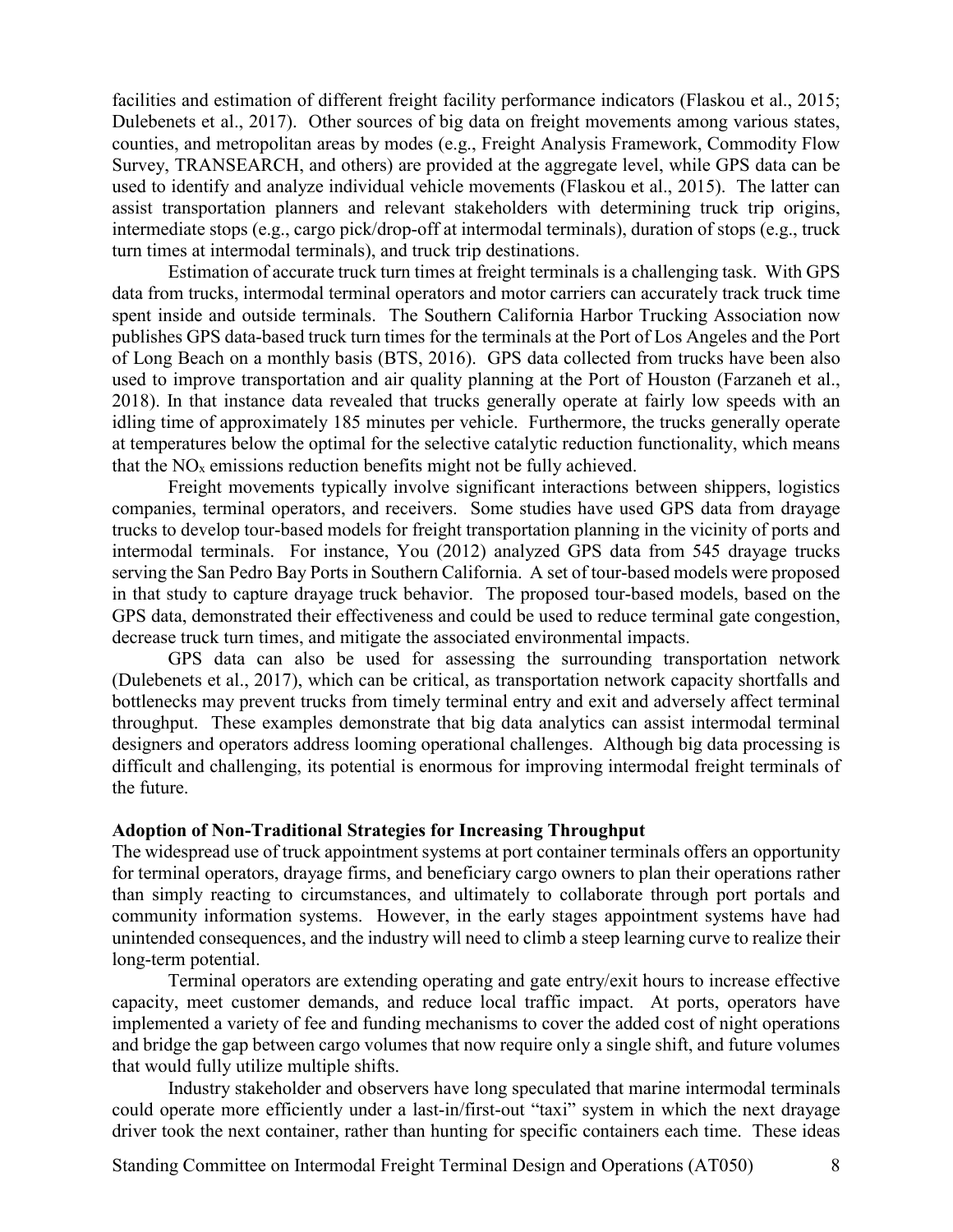have been implemented as "free-flow," "peel-off," or "speed gate" operations at multiple ports and have been well-received in limited applications to date. Expansion of this potentially valuable business practices depends on reconciliation of terminal operating goals with customer supply chain requirements, an institutional rather than technical challenge.

Introduction of off-terminal staging yards and related "second-tier" intermodal facilities has increased effective terminal capacity in many instances. Besides enabling terminals to better cope with cargo surges, these second-tier buffers allow motor carriers to serve port terminals in one fashion and serve customers in another, rather than trying to link incompatible systems directly. These off-terminal facilities may be the key to wider use of free-flow operations.

#### **Information and Communications**

The challenges above cannot be met, and the improvements cannot be realized, without parallel advances in information and communication. The ultimate value of big data is in the information it makes available to intermodal terminal designers and operators, and that value is multiplied when the information is communicated and shared. The industry needs to know the demands a new facility will face; the identity and legitimacy of industry participants; the expectations of customers and carriers; and the availability of resources to meet expected demands. The emergence of port data portals and port community information systems (PCS) is a major step on the path to better information and communication. A PCS is an electronic platform that connects the various systems operated by the organizations that make up a seaport or inland port community. The PCS enables intelligent and secure exchange of information between public and private stakeholders in order to improve the efficiency and competitiveness of the port communities. With the possible integration of blockchain technology within the PCS, security could be even further enhanced.

The Port of Rotterdam has one of the most successful examples of PCS technology deployment, where it not only developed a channel for efficient exchange of information between private and public sectors, but also developed applications such as Pronto, which helps ship agents design more efficient plans for ship services, Navigate, an online route planner, and NextLogic for handling inland container shipping. It is envisioned that future PCS will serve as conduits for intermodal transactions and collaboration. Advances in predictive analytics may enable these systems to forecast near-term operational needs as well as allow intermodal terminal managers to plan and prepare rather than react and cope.

## **CONCLUSIONS**

As intermodal freight volume grows, ocean, rail, and motor carriers will seek to simultaneously increase capacity, control costs, and meet stringent customer demands. Intermodal terminals will play a critical part as either efficient buffers and transfer points, or as bottlenecks, depending on how well their capacity and performance can keep pace with growth. In facing the challenges ahead, intermodal freight terminals will need to effectively integrate efficiency and environmental goals under the pressure of escalating volume and service demands. Fulfilling that objective will likely require increased automation at and between terminals, exploitation of big data analytics, large investments in terminal infrastructure and "smart" equipment, and compliance with stricter environmental regulations. In an environment of limited resources, limited terminal footprints, and limited community tolerance for externalities, none of those advances will be easy. Collaboration and data sharing intra-port will be needed, as will adoption of advanced technologies and management techniques.

The objective of the TRB AT050 Committee is to propose research, share research findings, sponsor special activities, and provide a forum for transportation professionals to discuss today's and tomorrow's issues involving intermodal freight terminal design and operations. In